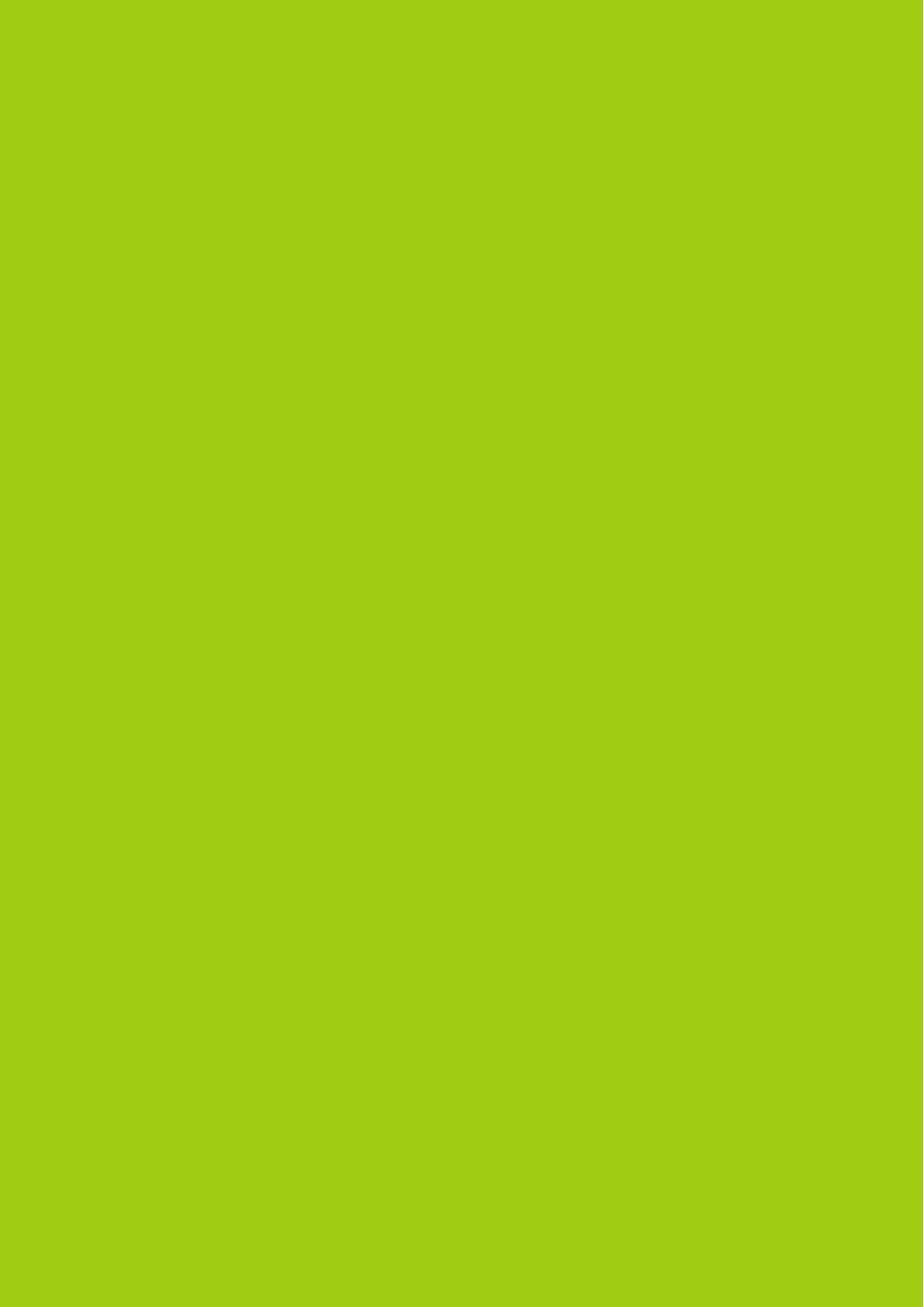# **THE HELM REVIEW and the climate-industrial complex**

Peter Lilley

© Copyright 2018 The Global Warming Policy Foundation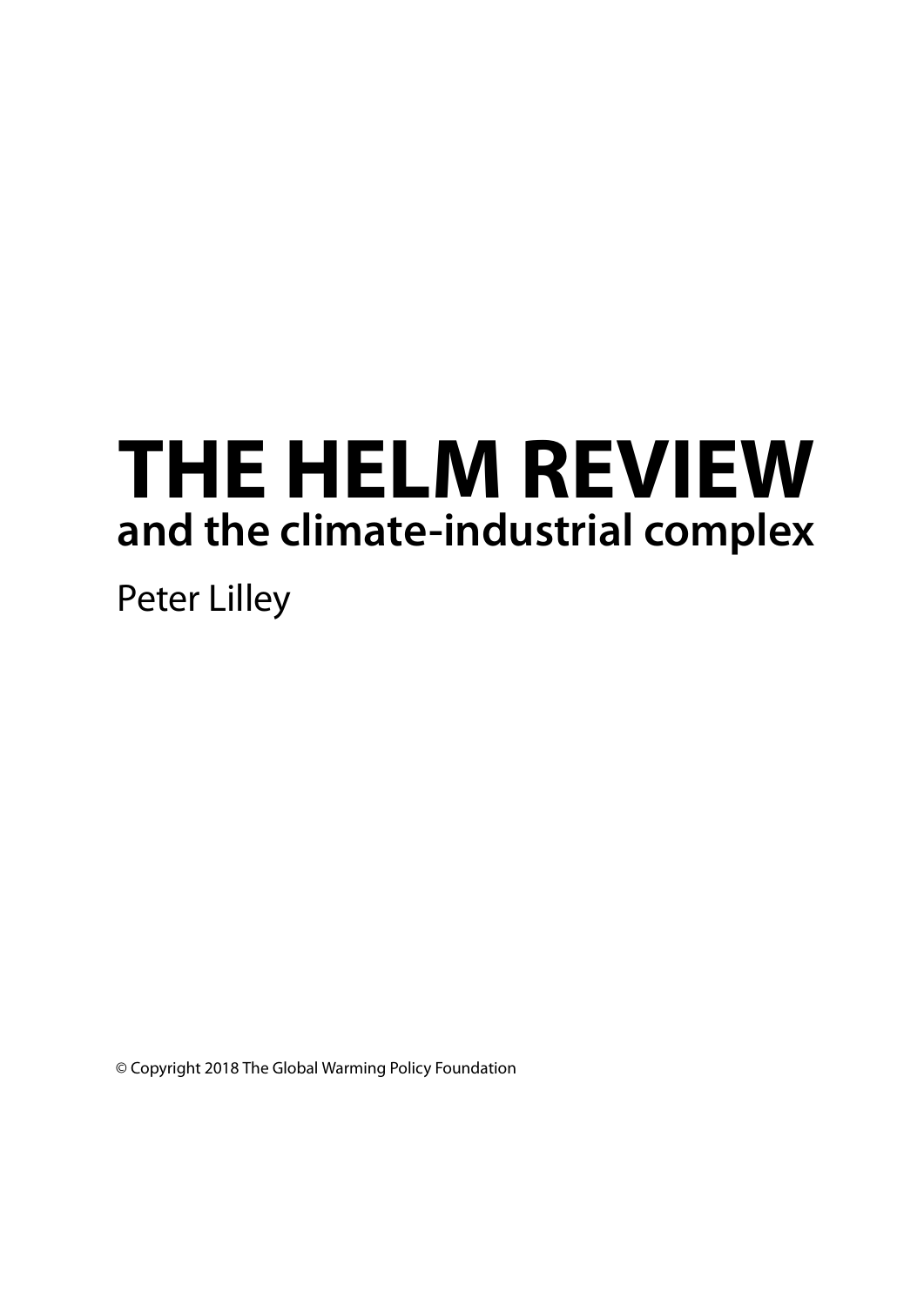# **About the author**

Peter Lilley was formerly the Secretary of State for Trade and Industry in the governments of Margaret Thatcher and John Major and also Secretary of State for Social Security. He was one of only three MPs to vote against the passage of the Climate Change Act and is the author of several previous GWPF publications.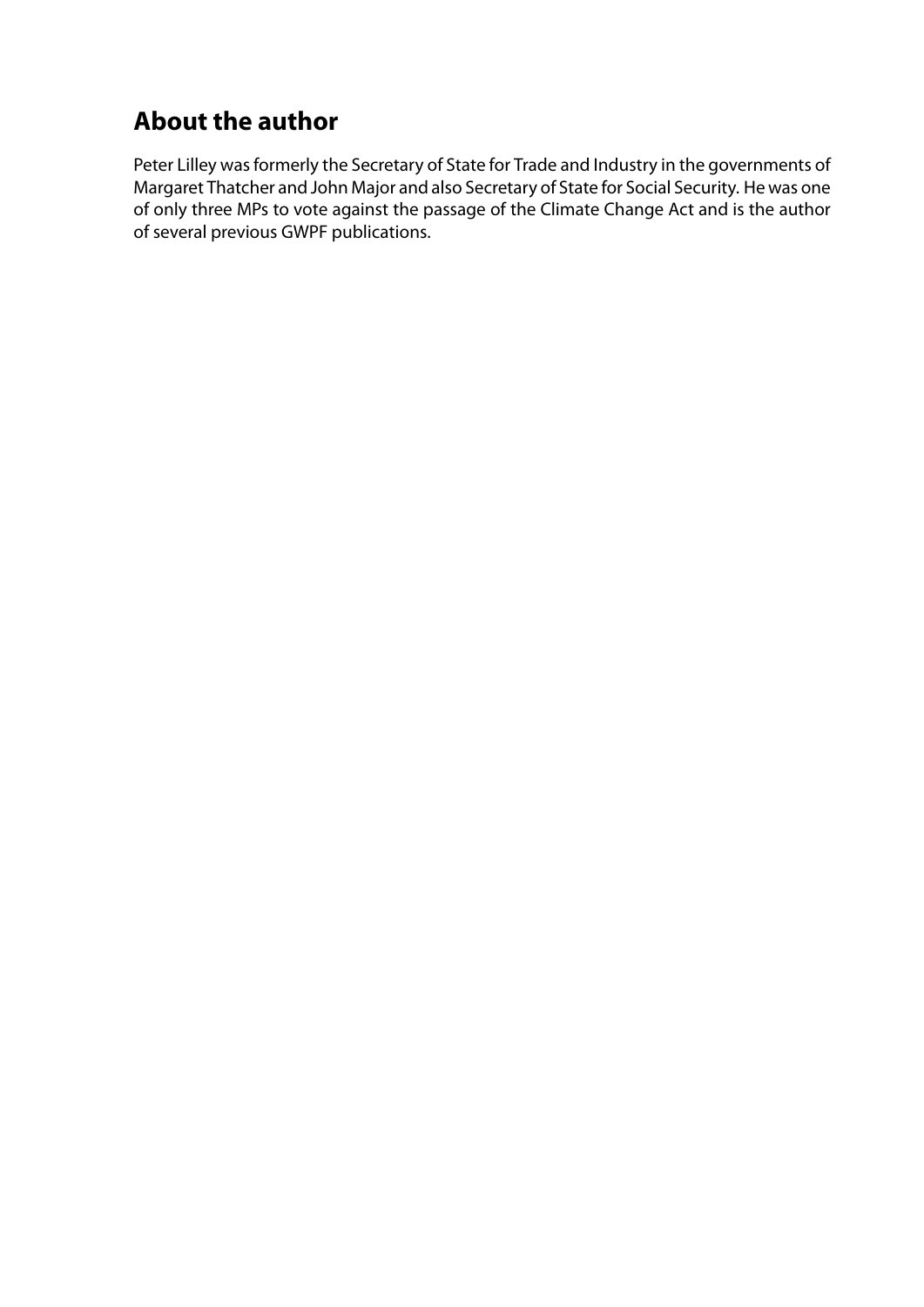## **THE HELM REVIEW OF ENERGY COSTS**

Lessons to be Learned

## **The dogs that didn't bark**

Sherlock Holmes was right. The most important clue is often 'the dog that did not bark in the night.<sup>1</sup>

So, when the government published a report showing that its own policy has wasted the best part of £100 billion and rising, yet the guard dogs of Parliament, the hounds of the Opposition and the mongrels of the media let it pass without so much as a whimper, we have to ask: 'why didn't the dogs bark?'.

Debate rages about whether it is worth spending £40 billion to leave the EU, or £50 billion on HS2 to shorten journeys to Birmingham by 20 minutes. Yet when Professor Dieter Helm, one of our most respected energy economists, revealed that the government could achieve its target to reduce carbon emissions for a fraction of the £100 billion it has already committed, $2$  there was a deafening silence.

It is not as if Dieter Helm is a climate sceptic. Far from it. He shares the concerns about global warming enshrined in the Climate Change Act, which requires British governments to reduce emissions of carbon dioxide by 80% by 2050. His review was commissioned by the government itself to examine how this target 'can be met in the power sector at minimum cost and without imposing further costs on the exchequer'.

By any standards it is an exemplary study – lucid, logically coherent, original and devastating in its conclusions. One does not have to accept all its analysis or recommendations to recognise that it is an outstanding contribution to policymaking.

Helm sums up why the policy of successive governments has been so unnecessarily costly in a single pithy phrase, which may also explain why his report has met such a comprehensive 'ignoral'. Governments, Helm reminds us, are not good at picking winners – 'unfortunately, losers are good at picking governments'. Rather than leaving the market to find the most cost-efficient way of reducing emissions, successive Labour, coalition and Conservative ministers have all taken it upon themselves to select and subsidise specific technologies. So, his phrase indicts as either losers or gullible, the whole subsidised renewables industry along with the politicians of all parties and their officials who picked or 'were picked by' them. No wonder they all combined to consign his review to oblivion and almost no-one had an interest in sounding the alarm.

Moreover, governments have not only subsidised research and development(something which Helm supports) or a pilot plant in each technology. Instead, they have financed largescale deployment of immature technologies. And they did so by awarding each technology a price for the electricity it generates high enough to make it profitable, then guaranteeing that price, indexed to inflation, usually for 15 years. Needless to say, the only people who could advise civil servants on the price required to make each technology profitable were the businesses backing that technology!

So, the strategy provided a field day for uncompetitive businesses. In Helm's words: 'inevitably – as in most such picking-winners strategies – the results end up being vulnerable to lobbying, to the general detriment of household and industrial customers'.

It also created a playing field for amateur political and civil service enthusiasts for each technology. Amateurism and lobbying combined so that: 'Government started out with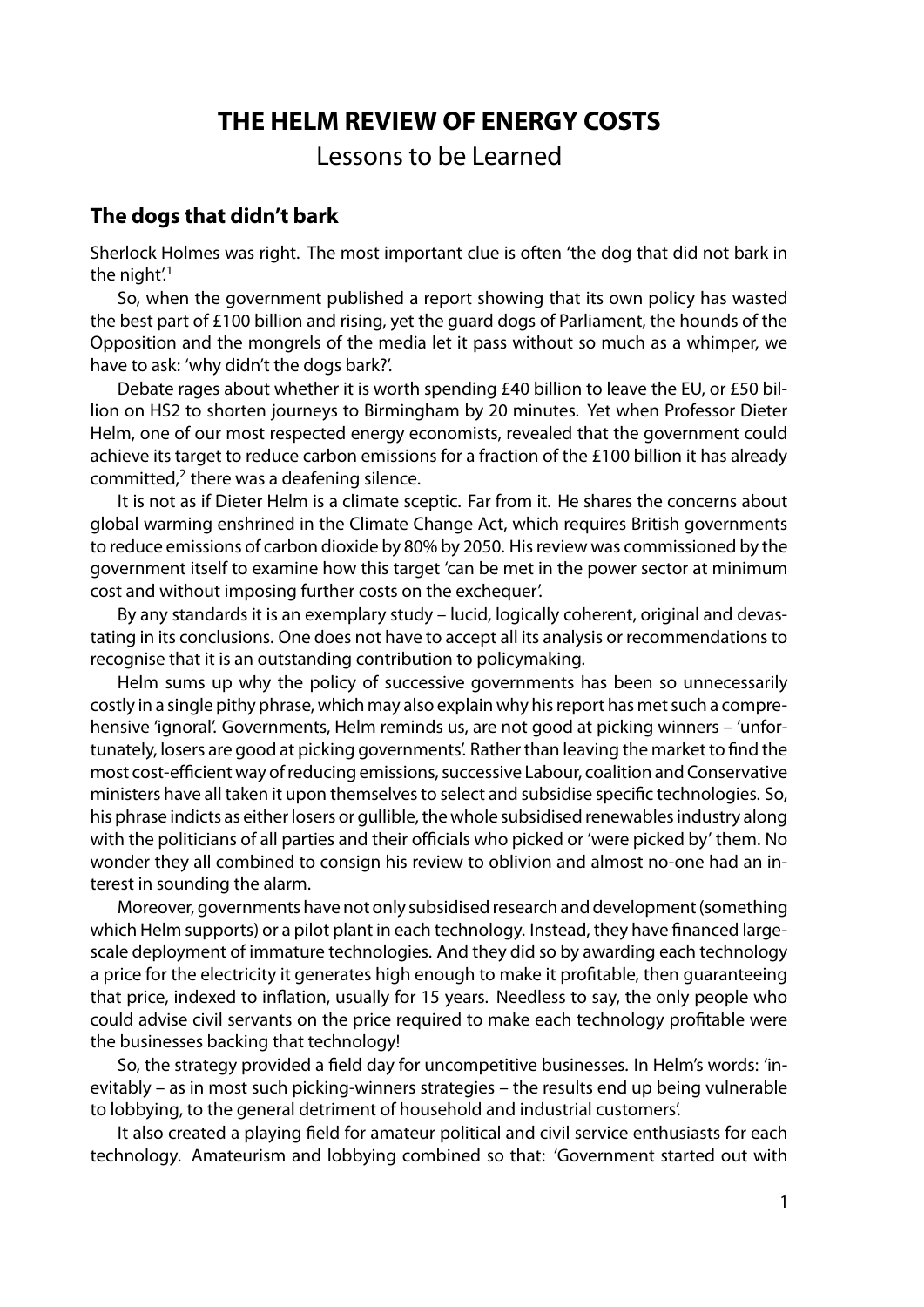some of the most expensive technologies first, and it could be argued that since then it has at times been exploring even more expensive options'.

Helm's central proposal is to return decision-making to the discipline of the market, wherever possible. He recommends setting a carbon price (a tax on carbon dioxide emissions reflecting the environmental damage they are expected to cause) and then letting the best technologies prevail. He believes that, had we done so, there would initially have been a further shift from coal to gas, which emits only half as much carbon dioxide, while more efficient versions of wind, solar, other renewables and storage were being developed.

The universal excuse for going straight to full-scale deployment of immature wind and solar technologies is that this was necessary to bring down costs. Yet most new technologies – computers, mobile phones, gas turbines and, perhaps most telling, fracking – have rapidly reduced their costs without governments subsidising large-scale deployment. Making it profitable to deploy immature forms of wind and solar may have slowed, rather than accelerated, cost reductions.

We are simultaneously assured that wind and solar are, or soon will be, competitive with fossil fuels but that ending their subsidies would be disastrous. Recently, the renewables industry has claimed that the winning bids by two planned offshore wind farms prove costs have fallen dramatically. In fact, this drop in prices follows the switch from the government setting the price for energy from each renewable source to using auctions to set the price. It reveals the extraordinary scale of rents and/or inefficiency under the old bureaucratic system. Nobody has identified a sudden breakthrough in windmill technology that has halved costs since 2015.<sup>3</sup> Helm recommends more widespread use of auctions, to the dismay of the vested interests.

Because Britain has installed so much high-cost capacity, we are not only committed to pay high prices for up to fifteen years, we have also reduced the scope for installing additional intermittent renewable capacity once costs do become genuinely competitive with fossil fuel generation.

Moreover, the more intermittent capacity we install, the greater the cost of the backup 'firm' capacity needed for when wind does not blow or the sun shine. The renewables lobby likes to ignore that additional cost when they claim that renewables have reached 'grid parity'. Helm proposes to deal with that by requiring renewables to bid on an 'equivalent firm power basis' – in other words, they must contract with a generator or storage company able to provide electricity when there is no wind or sun.

In short, Helm takes on all the vested interests – not just commercial, but bureaucratic, political and academic – who are implicated in the existing system of subsidies and intervention. His proposals would erode their rents, undermine their roles and destroy their credibility. No wonder they damned his review with faint praise before consigning it to oblivion.

#### **The climate-industrial complex**

In his farewell address to the nation in 1961, President Eisenhower famously warned of a military-industrial complex that might gain unwarranted influence. But in the same speech he also pointed to a wider danger: that 'public policy could itself become the captive of a scientific-technological elite'.

Half a century on, it seems clear that our public policy has been captured by a 'climateindustrial complex'. In the field of economics, it distorts the truth, closing ranks and ignoring or distort dissent when its failures are brought to light. It justifies the squandering of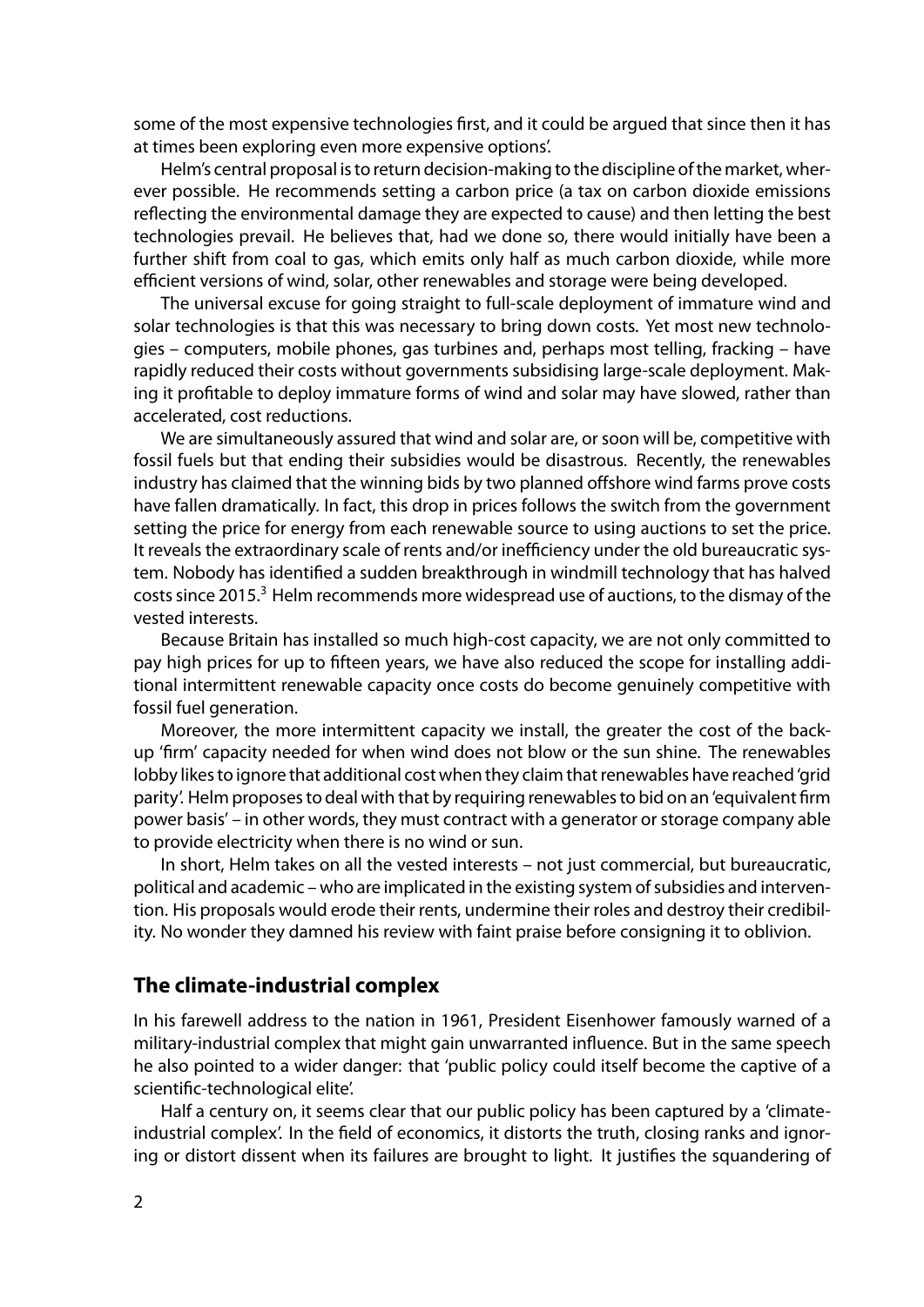astronomical sums of money – waste that has already added 20% to the energy costs of households and industry.

If it can be so reckless about the economics of global warming, is it not just possible that it may be exaggerating the dangers of global warming on which the whole case depends? As Eisenhower spelt out:

. . .a government contract becomes virtually a substitute for intellectual curiosity. . .The prospect of domination of the nation's scholars by Federal employment, project allocations, and the power of money is ever present and is gravely to be regarded.

Having studied physics at Cambridge, I entirely accept the science of global warming: double the amount of carbon dioxide in the atmosphere and the direct effect will raise the average temperature by about 1◦C. But how much that will be amplified or dampened by clouds, water vapour, ice loss and other factors is far less certain. Indeed, the most recent IPCC report was for the first time unable to agree a most likely estimate of the overall effect, but did reduce the lower end of the likely range. Significantly, neither of those points were included in the Summary for Policymakers – presumably because the authors felt it their duty to report only facts that would stiffen policymakers' resolve to tackle global warming. Most scientists remain scrupulously objective in their own work. But they know it is more than their career is worth to question exaggerated claims others may make of the scale, speed or impact of global warming. To adapt Upton Sinclair: 'It is difficult to get someone to be critical of something if his salary depends on taking it for granted'. So, alarmist claims go unchallenged while evidence that we could adapt to global warming rather than try to prevent it is played down.

Dieter Helm exposed the fact that billions of pounds of public money have been wasted on renewables schemes, yet the climate-industrial complex has shrugged him off with barely a glance. It is hard not to suspect that their flagrant disregard for sound economics may be mirrored in their approach to the science.

## **Notes**

1. Conan Doyle, A. The Adventure of Silver Blaze. In: The Memoirs of Sherlock Holmes, George Newnes, 1893.

2. Helm, D. Cost of Energy Review, 25 October 2017.

3. Hughes, G., Aris, C. and Constable J., Offshore Wind Strike Prices: Behind The Headlines Briefing 26, The Global Warming Policy Foundation, 2017.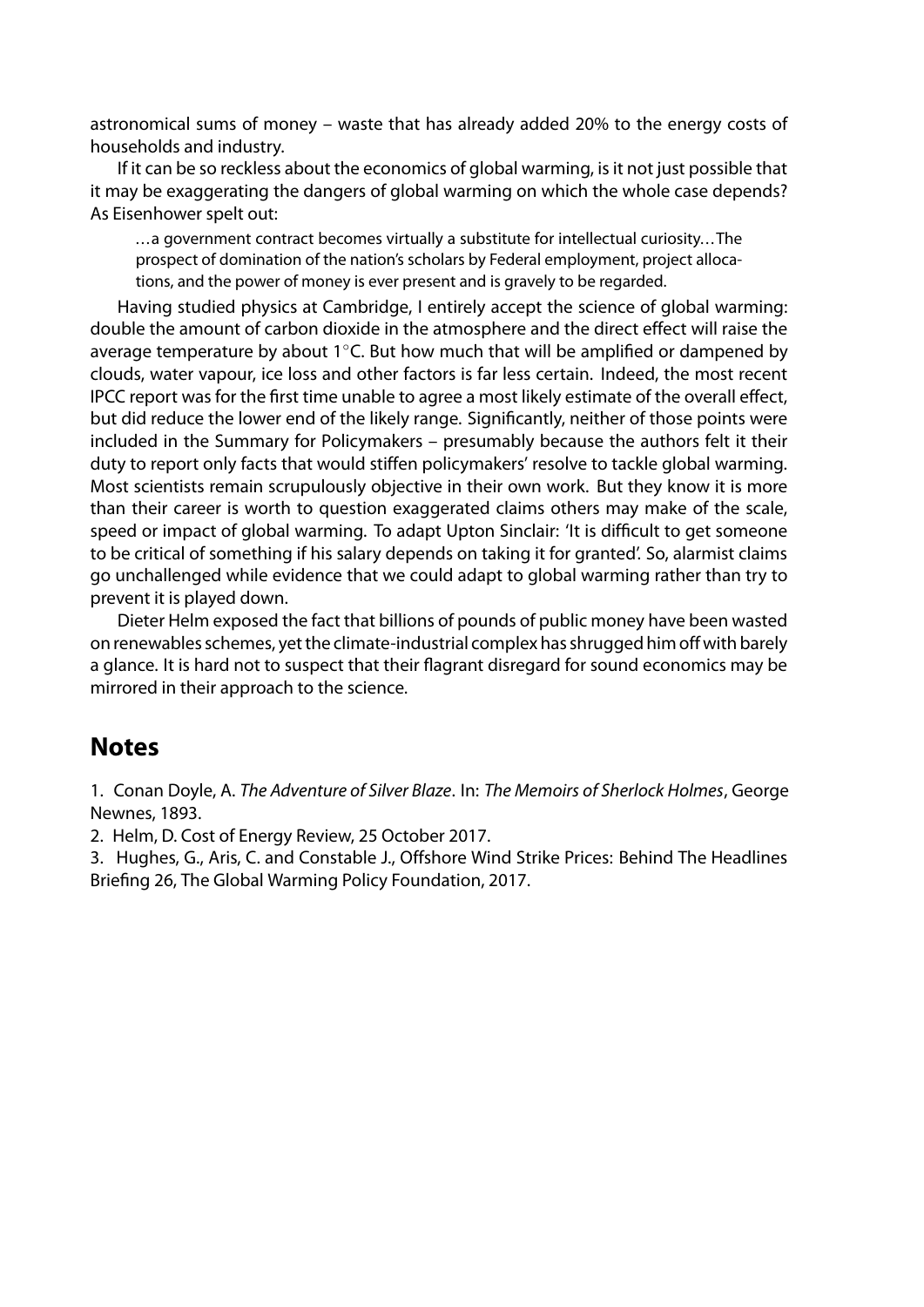# **About the Global Warming Policy Foundation**

The Global Warming Policy Foundation is an all-party and non-party think tank and a registered educational charity which, while openminded on the contested science of global warming, is deeply concerned about the costs and other implications of many of the policies currently being advocated.

Our main focus is to analyse global warming policies and their economic and other implications. Our aim is to provide the most robust and reliable economic analysis and advice. Above all we seek to inform the media, politicians and the public, in a newsworthy way, on the subject in general and on the misinformation to which they are all too frequently being subjected at the present time.

The key to the success of the GWPF is the trust and credibility that we have earned in the eyes of a growing number of policy makers, journalists and the interested public. The GWPF is funded overwhelmingly by voluntary donations from a number of private individuals and charitable trusts. In order to make clear its complete independence, it does not accept gifts from either energy companies or anyone with a significant interest in an energy company.

**Views expressed in the publications of the Global Warming Policy Foundation are those of the authors, not those of the GWPF, its trustees, its Academic Advisory Council members or its directors.**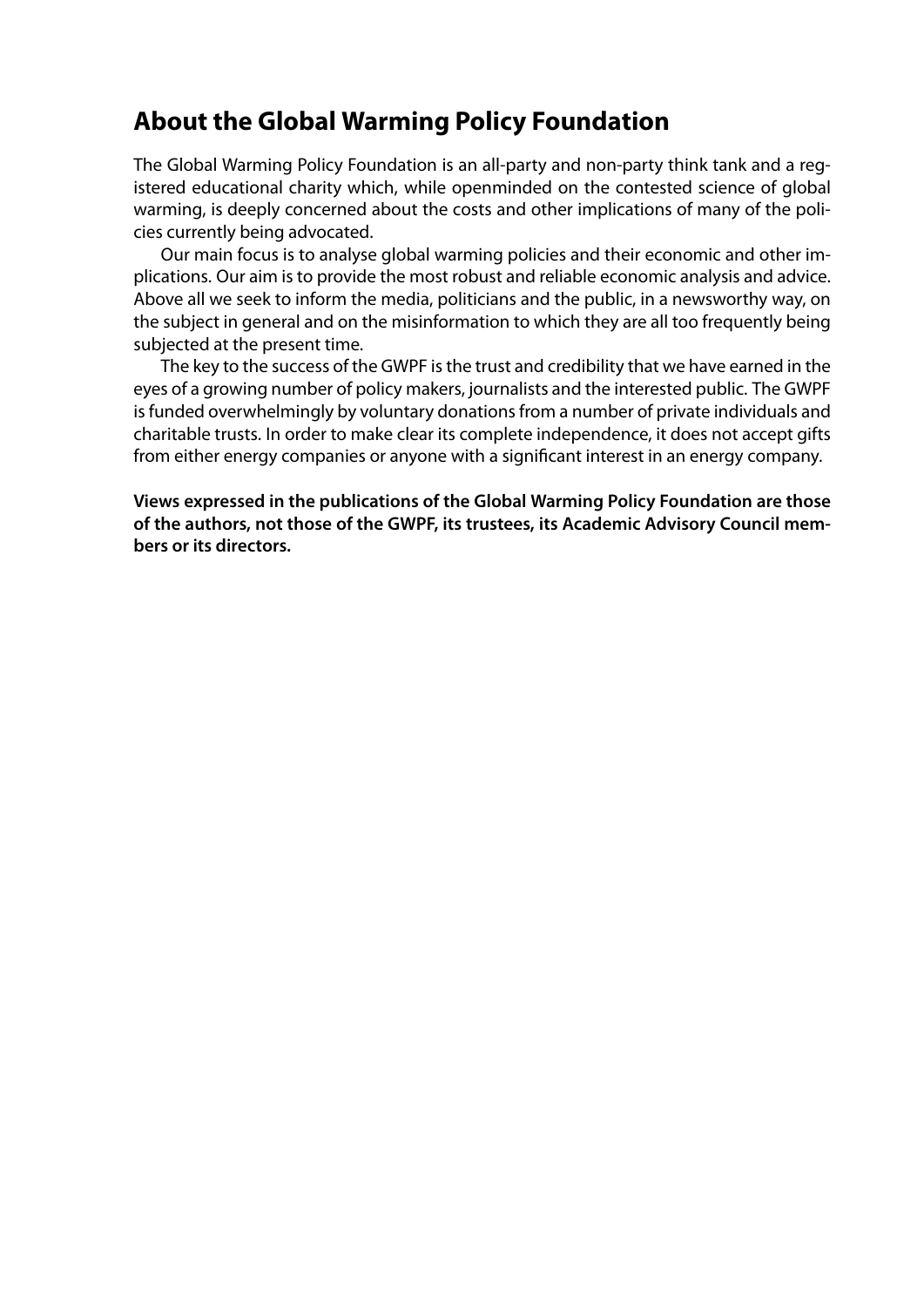## **THE GLOBAL WARMING POLICY FOUNDATION**

### **Director**

Benny Peiser

# **BOARD OF TRUSTEES**

| Lord Lawson (Chairman)                                         | <b>Peter Lilley</b>                            |  |  |
|----------------------------------------------------------------|------------------------------------------------|--|--|
| Lord Donoughue                                                 | <b>Charles Moore</b>                           |  |  |
| <b>Lord Fellowes</b>                                           | <b>Baroness Nicholson</b>                      |  |  |
| Rt Revd Dr Peter Forster, Bishop of Chester Graham Stringer MP |                                                |  |  |
| <b>Sir Martin Jacomb</b>                                       | <b>Lord Turnbull</b>                           |  |  |
|                                                                |                                                |  |  |
| <b>ACADEMIC ADVISORY COUNCIL</b>                               |                                                |  |  |
|                                                                | <b>CONTRACT COMMUNIST CONTRACT AND INCOME.</b> |  |  |

| Professor Christopher Essex (Chairman) | <b>Professor Ross McKitrick</b>    |
|----------------------------------------|------------------------------------|
| <b>Sir Samuel Brittan</b>              | Professor Robert Mendelsohn        |
| <b>Sir lan Byatt</b>                   | <b>Professor Garth Paltridge</b>   |
| Dr John Constable                      | <b>Professor Ian Plimer</b>        |
| <b>Professor Vincent Courtillot</b>    | <b>Professor Paul Reiter</b>       |
| <b>Professor Freeman Dyson</b>         | <b>Dr Matt Ridley</b>              |
| <b>Christian Gerondeau</b>             | <b>Sir Alan Rudge</b>              |
| <b>Professor Larry Gould</b>           | <b>Professor Nir Shaviv</b>        |
| <b>Professor William Happer</b>        | <b>Professor Henrik Svensmark</b>  |
| <b>Professor David Henderson</b>       | <b>Professor Anastasios Tsonis</b> |
| <b>Professor Terence Kealey</b>        | <b>Professor Fritz Vahrenholt</b>  |
| <b>Professor Deepak Lal</b>            | <b>Dr David Whitehouse</b>         |
| <b>Professor Richard Lindzen</b>       |                                    |